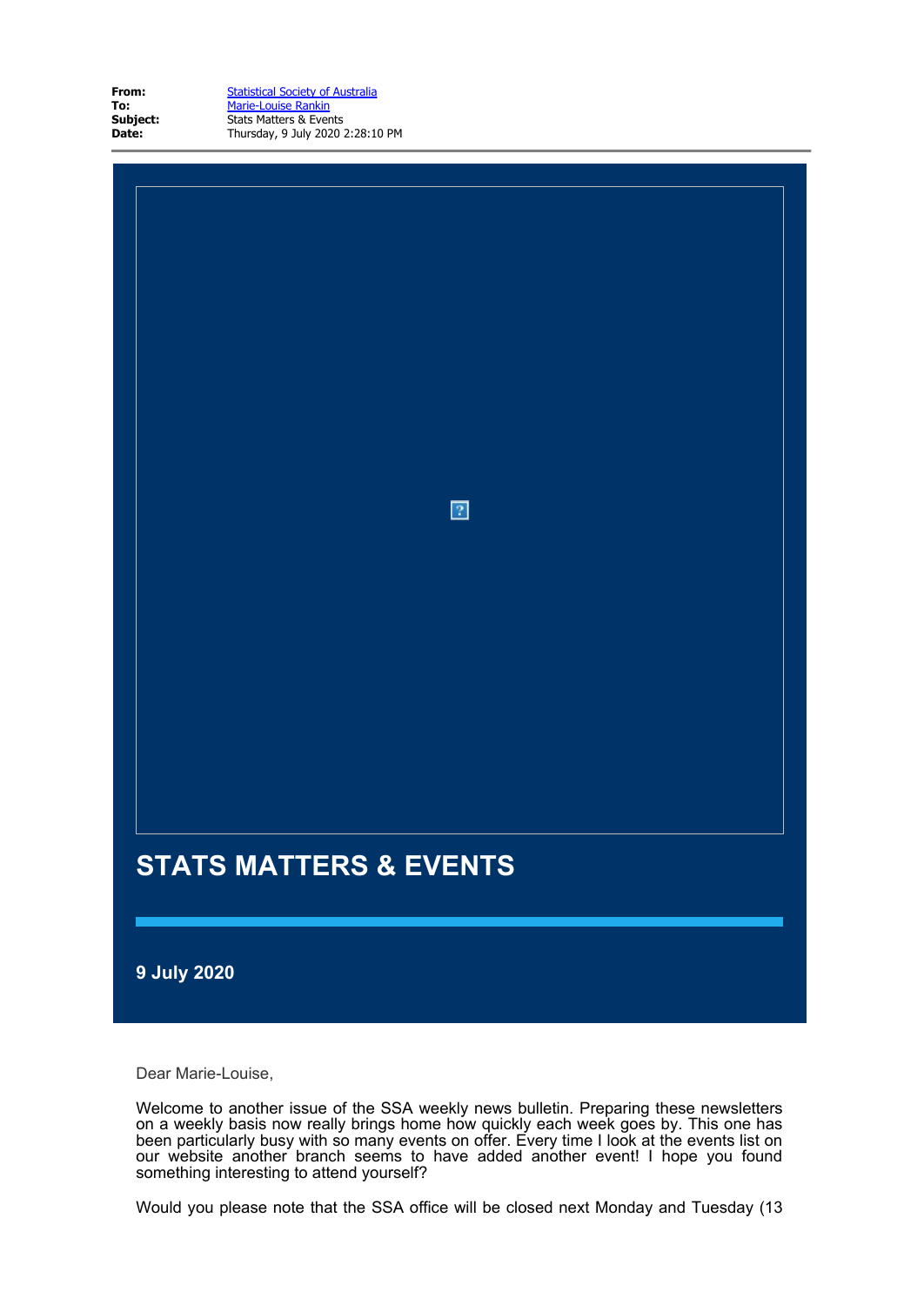and 14 July 2020) as I am taking a little break?

Kind regards

Marie-Louise Rankin SSA Executive Officer

*[Read in your browser](https://statsoc.org.au/EmailTracker/LinkTracker.ashx?linkAndRecipientCode=WD818z7Tnzz3KTEmGFNnQ1Oa6H50Hf3ZiLgtCMD6fMKWU8Ze9q%2bzQGWf1imRD1YYp0MsiJ2OFkXL2y7hMzA0voPU%2fKFuXLrPXe6o19wT6nk%3d)*

# **Vic Branch Mentoring evening**

On June 23rd, the Victorian Branch brought together mentors and mentees for a brilliant, socially-distant, mentoring evening via Zoom. Hosted by Hien Nguyen (Communications officer) and Daniel Fryer (Young Statisticians' Representative), we first heard from five of our mentors who told us of their careers and their thoughts on some of the key opportunities, decisions, lessons and strategies they felt contributed to their successful journeys so far.



# **Talking to stakeholders: Statistics in the outside world**

Statistics are used by government, industry and the media. Statisticians sometimes have to deliver unpopular or controversial messages couched in complex numbers.

How do we talk about statistics to people who lack a technical understanding of the field? What makes statistics news? And, how do you ensure your numbers are used correctly?

Join us for an online discussion and Q&A with a panel featuring Ron Sandland, former Head of CSIRO Maths and Stats and former chair of AMSI. Joining Ron will be Tory Shepherd, former political editor for the Adelaide Advertiser and others.

The forum will be moderated by Niall Byrne from Science in Public.

It will run online on Friday 31 July, between 2pm and 3.30pm AEST. This is a free event for members of SSA and ABS employees. The general public can attend for a fee (\$50.00).

[Register now](https://statsoc.org.au/EmailTracker/LinkTracker.ashx?linkAndRecipientCode=ALgV%2b1TFx76Vg8k%2btXVkCHycRgE%2fR7aqRT0qyQ%2fcs6cGIMrKV2e6fBINs2DzSzynGsrvcmHfxiKA3quEvaRqwAXPrdGGXnNWMpyGVVDM1fU%3d)

**You are invited: SSA and ASPAI AGMs - 4 August 2020**

The 2020 Annual General Meetings of the Statistical Society of Australia, Inc and the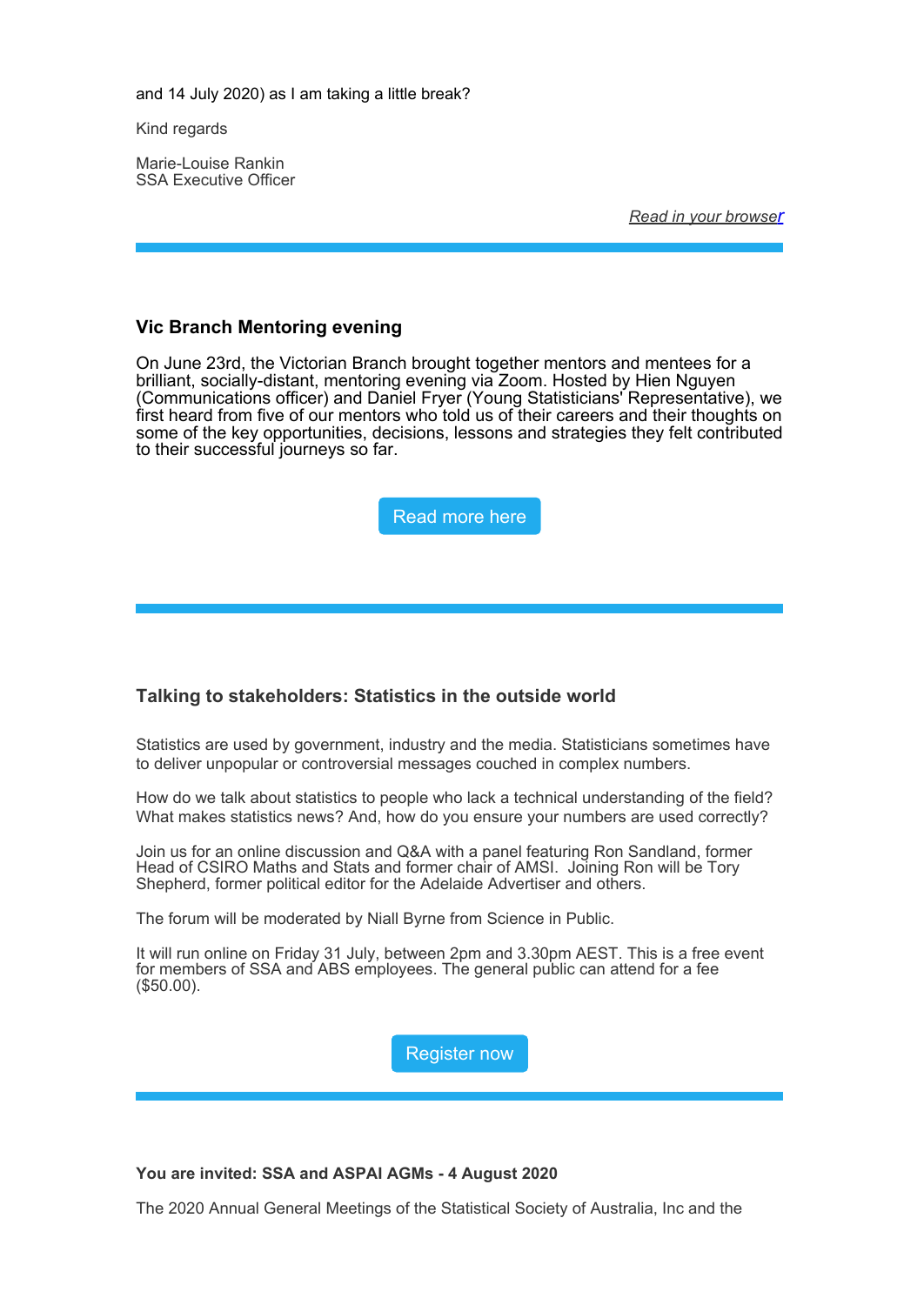Australian Statistical Publishing Association Inc will be held on Tuesday, 4 August 2020 from  $5:30$  pm to  $6:15$  pm via Zoom.

The SSA and ASPAI AGMs are available to members of SSA only. Please use the registration link below to indicate your attendance. You do not need to register separately for the talk immediately following the AGMs.

This year's AGMs will be followed by a presentation from **RSS President, Professor Deborah Ashby** at 6:15 pm. Professor Ashby is the Director of the School of Public Health at Imperial College London where she holds the Chair in Medical Statistics and Clinical Trials, and was Founding Co-Director of Imperial Clinical Trials Unit.

The title of Professor Ashby's talk is "Florence Nightingale at 200: using data to improve health from the time of the Crimea to the time of the coronavirus" and the abstract is available on the [registration page](https://statsoc.org.au/EmailTracker/LinkTracker.ashx?linkAndRecipientCode=pry1XA%2bw7rAin4VTdsMfKle9Frkfqb9ac2Gk4SuNlgeG1r4zofJfiMd56bQHfHpmQd4VRPEjB2eFBK4YmlNcioTAhICobIy1tZ%2bi6fFxP2I%3d).

[Register here](https://statsoc.org.au/EmailTracker/LinkTracker.ashx?linkAndRecipientCode=pry1XA%2bw7rAin4VTdsMfKle9Frkfqb9ac2Gk4SuNlgeG1r4zofJfiMd56bQHfHpmQd4VRPEjB2eFBK4YmlNcioTAhICobIy1tZ%2bi6fFxP2I%3d)

### **Revised ANZSRC Now Available**

The revised Australian and New Zealand Standard Research Classification (ANZSRC 2020) was released on June 30 on the **[Australian Bureau of Statistics](https://statsoc.org.au/EmailTracker/LinkTracker.ashx?linkAndRecipientCode=5%2b1p7ECsnBL84T2qm0YfVSZhiprmE8n9Ytvx6Got%2fUGZXIRhqgQVAChhYp8G3iwaPD84Lgu9ETQchOoFK%2fK6GEKeKFQlNLvfMbc%2b%2btSxPCU%3d)website.** 

Here are the new 2020 categories for statistics, with additions in red and changes in blue:

- 490501 Applied statistics
- 490502 Biostatistics
- 490503 Computational statistics
- 490504 Forensic evaluation, inference and statistics
- 490505 Large and complex data theory
- 490506 Probability theory
- 490507 Spatial statistics
- 490508 Statistical data science
- 490509 Statistical theory
- 490510 Stochastic analysis and modelling
- 490511 Time series and spatial modelling
- 490599 Statistics not elsewhere classified

For comparison here are the previous 2008 categories:

0104 Statistics

010401 Applied Statistics 010402 Biostatistics 010403 Forensic Statistics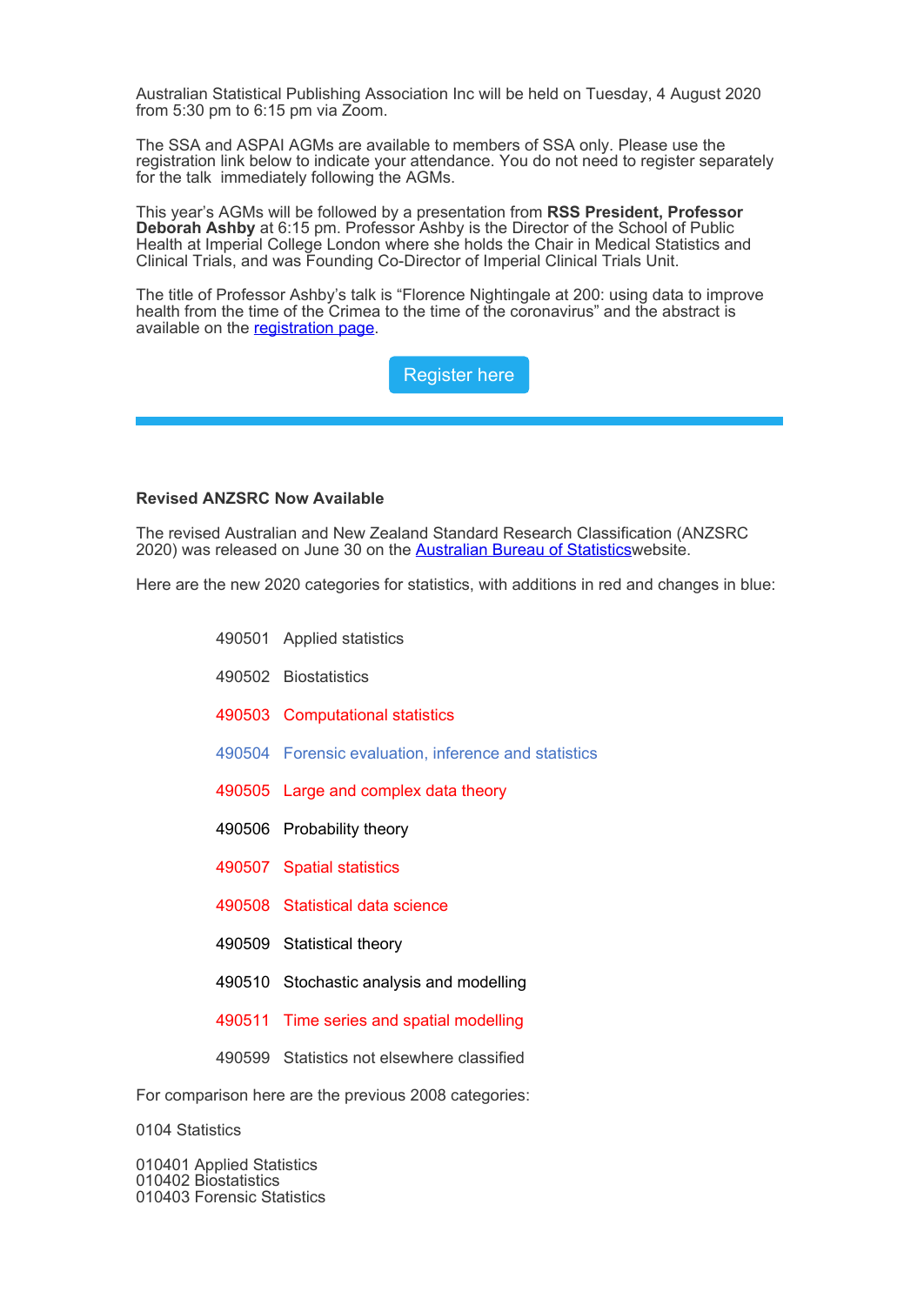010404 Probability Theory 010405 Statistical Theory 010406 Stochastic Analysis and Modelling 010499 Statistics not elsewhere classified

We gave feedback to the review consultation draft, with thanks to our members who helped with this. We are happy with the changes as these reflect the growth in statistics and allow our members to more accurately reflect their work.

Adrian Barnett

## **Still looking for a member who likes photography!**

To celebrate mathematics and its prominence in science and society, the Australian Academy of Science's National Committee for Mathematical Sciences is hosting scienceXart: spot the maths, a photographic competition for school students of all ages. A collaboration with [reSolve](https://statsoc.org.au/EmailTracker/LinkTracker.ashx?linkAndRecipientCode=Cb1o0fXb4uDAsOhFhBXiDEYK1E8vTiGCz4aHb22ROXlyV9juPKzVELqqFrbeqFHLwPemQg5NWtBkVoqvERs8mwmHdw1YZeLIsj8Dq%2fP9GUc%3d) and supported by the [Statistical Society of Australia](https://statsoc.org.au/EmailTracker/LinkTracker.ashx?linkAndRecipientCode=VZui1szNhqUEuJLRZZ%2bWGkbOUTCiPb17KBrdJgM1Kih%2b63F7aEeEYFr%2f7aa4GyKEiNkMY6w3ATVoa5raYxRshQmR2v6BSns9%2f0GI2u5ermA%3d), this initiative is part of the Academy's celebration of the [International Mathematical](https://statsoc.org.au/EmailTracker/LinkTracker.ashx?linkAndRecipientCode=dxMq7aiL35jiJ%2bAQTRxFac%2fB6bZMI6PMMV5onuR%2fly3e1IbTX6jlZodSAy4gQ7gDQ2L2HmXTmmnpgzaVlGnWLQ9USh01ctnn7G1rXPUJvpY%3d) [Union's](https://statsoc.org.au/EmailTracker/LinkTracker.ashx?linkAndRecipientCode=dxMq7aiL35jiJ%2bAQTRxFac%2fB6bZMI6PMMV5onuR%2fly3e1IbTX6jlZodSAy4gQ7gDQ2L2HmXTmmnpgzaVlGnWLQ9USh01ctnn7G1rXPUJvpY%3d) Centennial.

Open for entries from 28 June to 25 September, the competition engages students with the mathematical sciences and highlights the inherent creativity of maths. This is a fantastic opportunity for primary and secondary students to explore and engage with the maths all around us.

As a proud sponsor of this initiative SSA is entitled to be part of the judging panel. We are therefore looking for a member with an interest in photography or graphic design, willing to be one of the judges of the photography exhibition. If you are interested, please contact SSA's Executive Officer, [Marie-Louise Rankin.](mailto:eo@statsoc.org.au)

[For more information about this event, click here](https://statsoc.org.au/EmailTracker/LinkTracker.ashx?linkAndRecipientCode=7xD9zG4fzyuHLEQqtcS4i2HjjNq2w2zoNvfsCc6yhO8Nm8W%2fjBC4oTxODM%2bwbBD2%2bVeH1zF3XQE4Hiu6lIr0Wic1XpTH4dajmBjvm7hy6oA%3d)

# **And don't forget the following events - advertised previously**

### SSA Online Workshop: **Introduction to Julia for Statistics and Data Science**

The Vic Branch of SSA is proud to announce the upcoming programming and statistics workshop: **Introduction to Julia for Statistics and Data Science**, presented by Yoni Nazarathi from The University of Queensland**.** It will be delivered online, over two half days, on 24 and 27 July. The early bird prices are low – especially for student members.

This workshop is targeted at people who have used a language like R or Python before. [Julia](https://statsoc.org.au/EmailTracker/LinkTracker.ashx?linkAndRecipientCode=K3lWhXfEskS6fturTDoNd7yd2CVgetbuKSMgYLcwNnMlHLKaEhk3kG%2fvaGx2IwqLV2Sm73hjcJdfNv0E09WkTgGxt2AqfvPSowR0gltTpO8%3d) has a growing number of statistical libraries. It is **[fast](https://statsoc.org.au/EmailTracker/LinkTracker.ashx?linkAndRecipientCode=Ou8Y1NiCX6GiiW7zR3raFdu1iJljUXjF2P7PaWt3Ul3jhIXQ%2bNH8n4qmiapkyrzwhNofgyh%2fe8K0vOmlHiZa3R8JUl78OnwNH%2bX4BPGoHZQ%3d)**, easy to use, and open source. Julia aims to solve the [two-language-problem](https://statsoc.org.au/EmailTracker/LinkTracker.ashx?linkAndRecipientCode=sHNqD8LBdIoGpQNbJFBvyMfFew3UCEu3fsZiUIoZ1hH6mZ7mdrQJrKpNo91U3g4vzcM20G7PEDeivSZR9eZoblI1AzI08AkkRo2YRnbmrHE%3d). The workshop is closely followed by the free online [JuliaCon 2020](https://statsoc.org.au/EmailTracker/LinkTracker.ashx?linkAndRecipientCode=WS98TAikerYL0jNcAO9X83aktpVmdcbZMVONUBODI235JwGSdnLQ0pqmwz8ian18Fnw6t57EDphp27d4tVu5%2bUb2LLg10HGJoUxd%2bU%2fcvSo%3d) conference. So, there's a great opportunity to link up with the Julia community afterwards.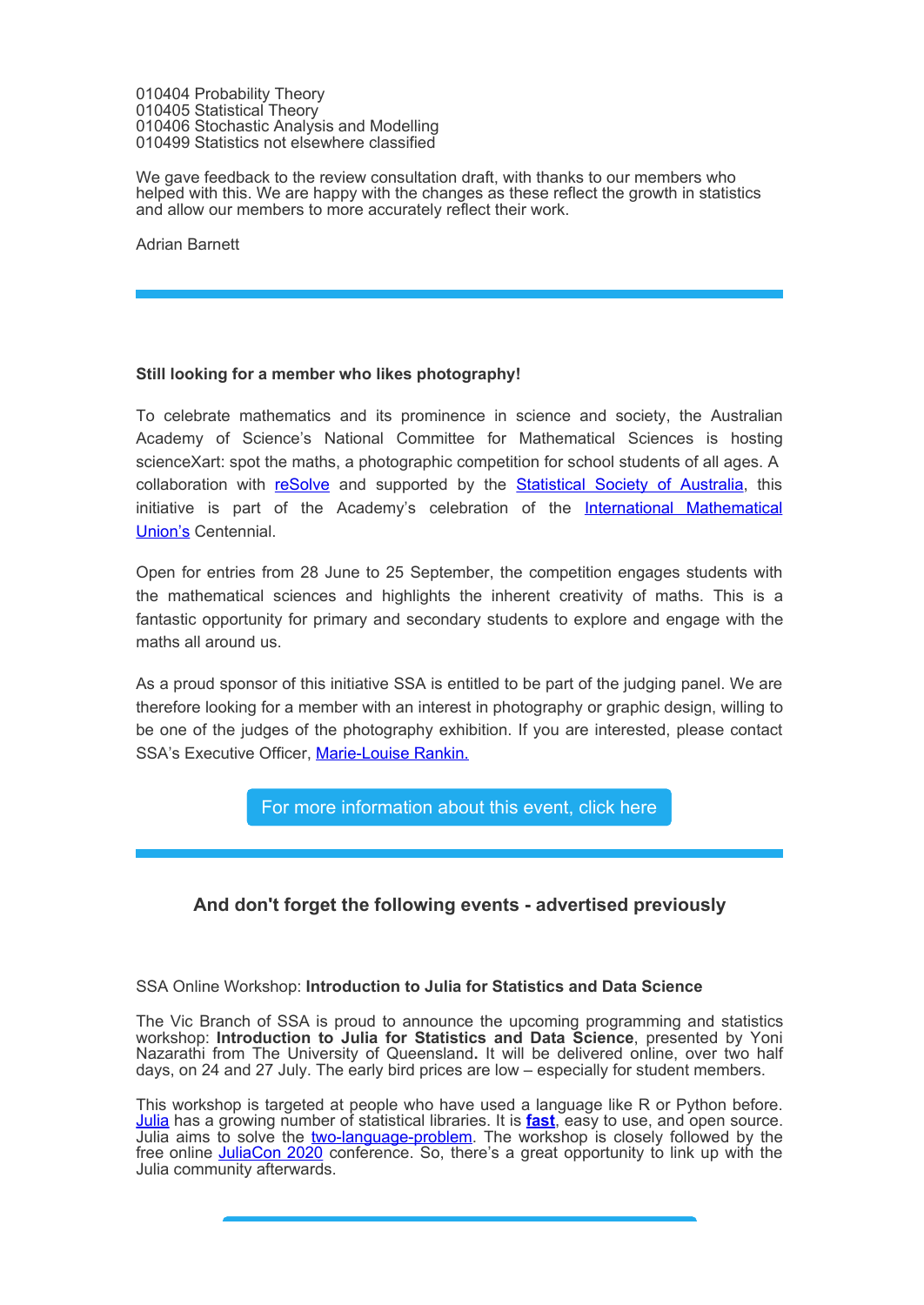

## **Workshop: Machine learning with Python**

20 Jul 2020, 9:00 AM - 21 Jul 2020, 12:30 PM

The Vic Branch of the Statistical Society of Australia warmly invites you to a workshop on machine learning with Python, presented by a data scientist from **Eliza** (to be announced).

- Day 1: Getting Started with Machine Learning This is a hands-on course for making predictive models using machine learning.
- Day 2: Introduction to Deep Learning

This workshop will teach you how to use the TensorFlow 2.0 framework to construct neural networks and apply them to tasks such as image recognition.





Webinar, exclusively for members of SSA and NZSA:

**Writing successful fellowships** Friday**,** 24 July 2020, 1:00 PM – 2:00 PM (AEST)

Success rates for fellowship applications are plummeting, but success is not impossible! This interactive panel-style webinar will feature brief presentations from three past/current SSA presidents: Distinguished Professor Kerrie Mengersen (ARC Laureate), Professor Scott Sisson (ARC Future Fellow) and Professor Adrian Barnett (NHMRC Fellow), followed by an extended discussion and question time. Gain knowledge and inspiration to help optimise your chances!